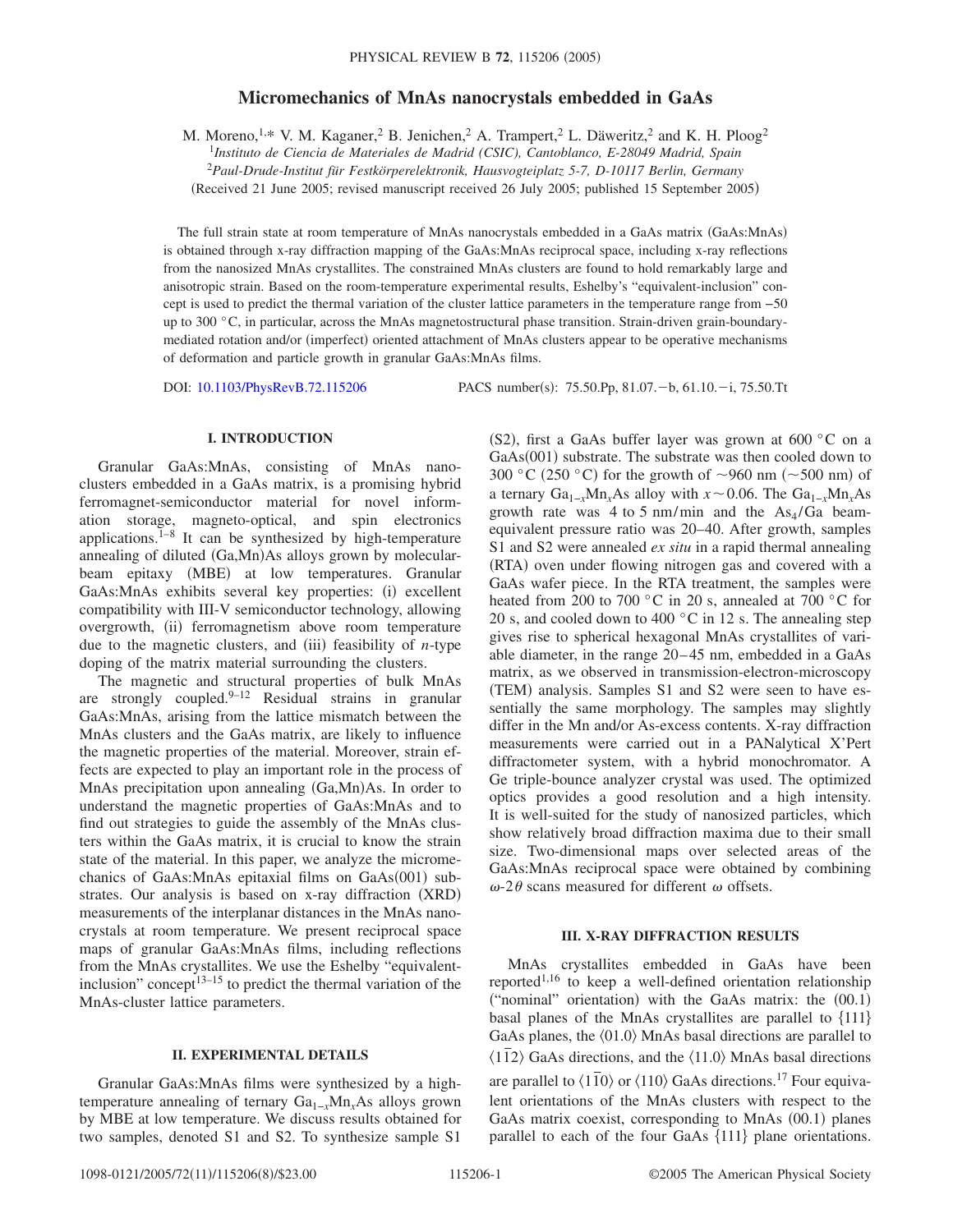

FIG. 1. Schematic view of the GaAs:MnAs reciprocal space across the plane containing the  $q_{[001]}$  and  $q_{[110]}$  GaAs scattering vectors. Dark circles correspond to Bragg spots of the GaAs matrix, dark-gray squares to Bragg spots of "type-I" MnAs clusters with **basal planes parallel to (111)** GaAs planes, and light-gray squares to Bragg spots of "type-II" MnAs clusters with basal planes parallel to 11<sub>75</sub> and 1<sub>175</sub> and 11<sup>1</sup> can be considered the construction probed regions are roughly marked as shaded areas, and the corresponding  $\omega$  and  $\omega$ -2 $\theta$  directions are indicated.

The plane of the GaAs:MnAs reciprocal space that contains the [001] and [1<sup>1</sup>10] GaAs scattering vectors is sketched in Fig. 1, which shows only the Bragg spots corresponding to the GaAs matrix and to two, out of the four, MnAs-crystallite orientations: (i) MnAs clusters of "type-I" with (00.1) basal planes parallel to GaAs  $(\overline{1}11)$  planes, and (ii) MnAs clusters of "type-II" with  $(00.1)$  basal planes parallel to GaAs  $(1\bar{1}1)$ planes.18 There are two additional sets of MnAs crystallites, "type-III" and "type-IV," with (00.1) basal planes parallel to



FIG. 2. Reciprocal-space map around the  $(2\bar{2}4)$  GaAs reflection of sample S1.



FIG. 3. Hexagonal unit cell of MnAs showing: (a) a (01.0) plane, (b) a  $(11.0)$  plane, and  $(c)$  a  $(01.1)$  plane.

GaAs (111) and  $(\overline{111})$  planes, respectively, but the diffracting plane of Fig. 1 is not a plane of high symmetry for these clusters. Figure 2 shows a reciprocal-space map of sample S1  $\frac{1}{2}$  around the GaAs  $(2\overline{2}4)$  substrate/matrix reflection, in the plane of Fig. 1. Besides the GaAs  $(2\overline{2}4)$  reflection, the map reveals three peaks. Peak A1 appears aligned with the  $(2\overline{2}4)$ GaAs reflection, and peaks A2 and A3 appear rotated towards increasing  $\omega$  angles. According to the scheme of Fig. 1, we assign peak A1 to a superposition of diffraction intensities of the  $(03.0)$  and  $(01.5)$  reflections from type-I and type-II MnAs clusters, respectively. The good alignment along the  $\omega$ -2 $\theta$  direction—of peak A1 with respect to the  $(2\overline{2}4)$  GaAs reflection indicates that the  $(01.0)$  planes of the MnAs crystallites are parallel to the  $(1\bar{1}2)$  planes of the GaAs matrix, as expected for MnAs crystallites with nominal orientation. Figure  $3(a)$  shows a  $(01.0)$  plane within the MnAs unit cell.

The plane of the GaAs:MnAs reciprocal space that contains the  $[001]$  and  $[010]$  GaAs scattering vectors is sketched in Fig. 4, which shows only the Bragg spots corresponding to the GaAs matrix and to MnAs crystallites of "type-I" and "type-II." Figure 5 shows a reciprocal-space map of sample S1 around the  $(044)$  GaAs reflection, in the plane of Fig. 4. A peak (B) appears aligned with the  $(044)$  GaAs reflection. According to Fig. 4, we assign peak B to the  $(22.0)$  reflection from type-I MnAs clusters. The good alignment—along the  $\omega$ -2 $\theta$  direction—of peak B with respect to the  $(044)$  GaAs reflection indicates that the  $(11.0)$  planes of the MnAs crystallites are parallel to the GaAs  $(011)$  planes. Figure 3(b) shows a (11.0) plane within the MnAs unit cell.

We also probed a reciprocal-space region of sample S1 around the (002) GaAs reflection, in the plane of Fig. 1; this is shown in Fig. 6. Two peaks, C1 and C2, appear rotated towards positive  $\omega$  values relative to the (002) GaAs reflection. According to Fig. 1, we assign peak C1 to the  $(01.1)$ reflection from type-II MnAs clusters. A MnAs (01.1) plane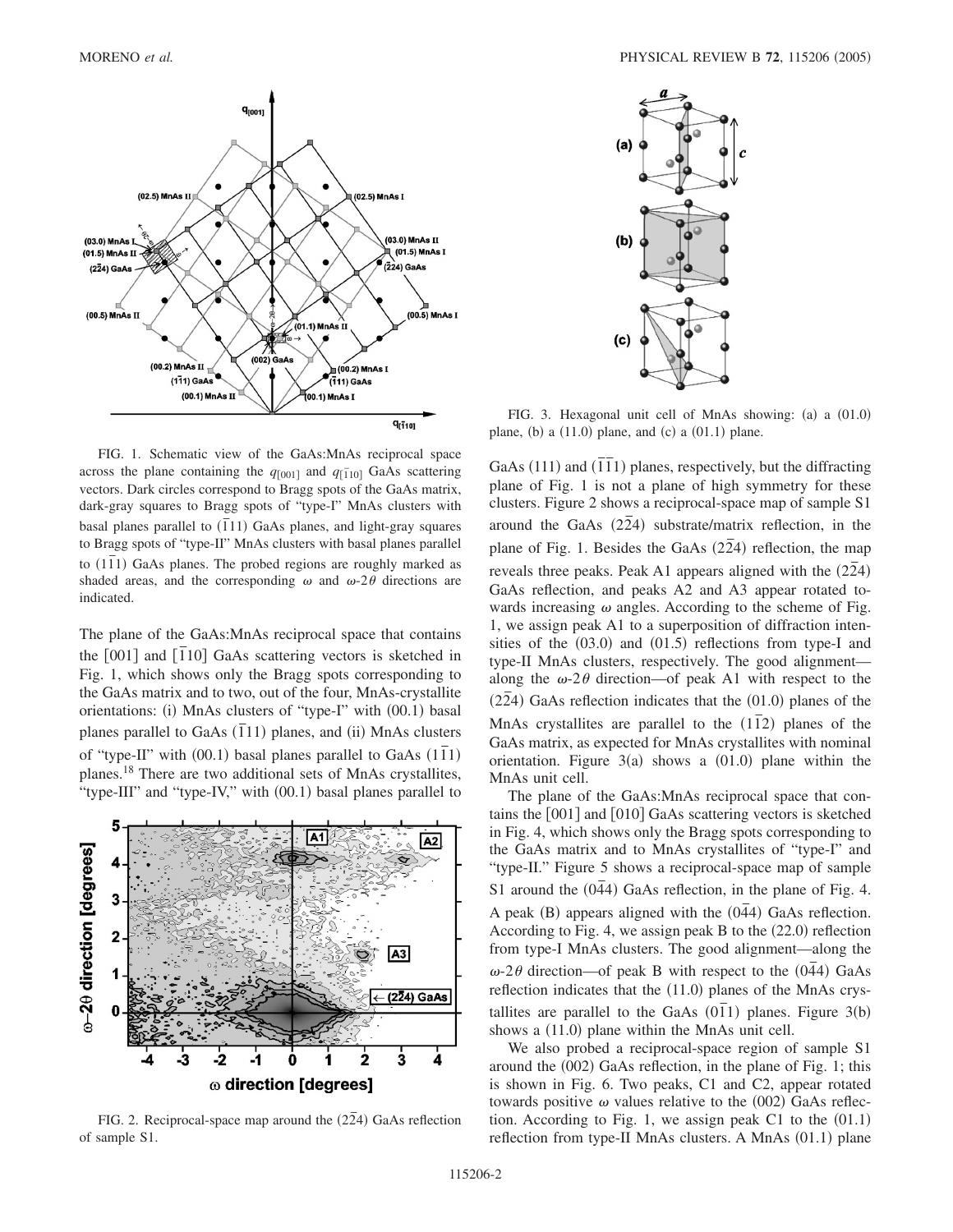

FIG. 4. Schematic view of the GaAs:MnAs reciprocal space across the plane containing the  $q_{001}$  and  $q_{010}$  GaAs scattering vectors. Dark circles, dark-gray squares, and light-gray squares correspond to Bragg spots of the GaAs matrix, of "type-I" MnAs clusters, and "type-II" MnAs clusters, respectively.

is shown in Fig. 3(c). Peak C2, in Fig. 6, appears about  $3^\circ$ rotated towards positive  $\omega$  values with respect to C1. This is the same angle as the rotation of peak A2 with respect to peak A1 in Fig. 2. We assign peaks A2 and C2 to the  $(01.5)$ and (01.1) reflections, respectively, from MnAs clusters whose  $(00.1)$  basal planes are not exactly parallel to  $(1\bar{1}1)$ GaAs planes but are about  $3^\circ$  rotated towards (001) GaAs around the  $[110]$  GaAs direction. The origin of peak A3 is unknown.

By recording low-noise  $\omega$ -2 $\theta$  and  $\omega$  scans across the A1, B, and C1 diffraction peaks, we determined the interplanar spacings along three orthogonal directions of MnAs clusters



FIG. 5. Reciprocal-space map in the vicinity of the  $(0\overline{4}4)$  GaAs reflection of sample S1.



FIG. 6. Reciprocal-space map near the (002) GaAs reflection of sample S1.

with nominal orientation. The interplanar distance corresponding to a certain **q** reflection is given by  $d=1/|\mathbf{q}|$ . Here,  $|{\bf q}| = [(q_{\perp})^2 + (q_{\parallel})^2]^{1/2}$ , where  $q_{\perp}$  and  $q_{\parallel}$  are the components of the scattering vector in the directions perpendicular and parallel to the plane of the film, respectively. The conversion of  $(\omega, 2\theta)$  coordinates into  $(q_{\perp}, q_{\parallel})$  coordinates is given by<sup>19</sup>

$$
q_{\perp} = \frac{1}{\lambda} \left[ \sin(2\theta - \omega) + \sin(\omega) \right],
$$
  

$$
q_{\parallel} = \frac{1}{\lambda} \left[ \cos(2\theta - \omega) - \cos(\omega) \right],
$$
 (1)

where  $\lambda$  is the x-ray wavelength. Peak A1 gives the (01.0) interplanar distance  $d_{(01.0)} = 3.2113$  Å. The spacing is smaller than in unstrained bulk MnAs  $d_{(01.0)}^{\text{bulk}} = 3.2205 \text{ Å}.^{20}$  The lattice of the MnAs crystallites is compressed by −0.29% in the  $[01.0]$  direction. Peak B gives the  $(11.0)$  interplanar distance  $d_{(11.0)} = 1.8538$  Å. The (11.0) interplanar distance in the MnAs crystallites is smaller than in unstrained bulk MnAs  $d_{(11.0)}^{\text{bulk}}$ =1.8594 Å.<sup>20</sup> The lattice of the MnAs crystallites is compressed by  $-0.30\%$  in the [11.0] direction. Peak C1 gives the (01.1) interplanar distance  $d_{(01.1)} = 2.8112 \text{ Å}$ . The (00.1) interplanar spacing is then calculated from the already known (01.0) and (01.1) spacings. The obtained value,  $d_{(00.1)}$ =5.8156 Å, is notably larger than the spacing corresponding to bulk MnAs  $d_{(00.1)}^{\text{bulk}} = 5.7024 \text{ Å}.^{20}$  The lattice of the MnAs clusters is expanded by as much as 1.99% along the *c* axis. The volume per Mn—As atomic pair  $(V = \sqrt{3}a^2c/4)$ in the MnAs crystallites is determined to be  $34.63 \text{ Å}^3$ , i.e., +1.4% larger than the volume corresponding to unstrained bulk MnAs  $(34.15 \text{ Å}^3)$ . On the other hand, from XRD measurements (not shown), the matrix of the granular GaAs:MnAs film was determined to be slightly tetragonally distorted, with a small in-plane tensile strain of  $\Delta a/a=$  $+0.021\%$ .

In summary, the MnAs clusters are considerably distorted as compared to unstrained bulk MnAs. The approximately equal values of the strain along the  $[01.0]$  and  $[11.0]$  directions indicate that the MnAs-crystallite structure keeps hexagonal symmetry; no orthorhombic deformation occurs. The lattice largely expands along the *c* axis, and isotropically shrinks in the basal planes. Thus the elastic-strain tensor of the MnAs cluster at room temperature can be written as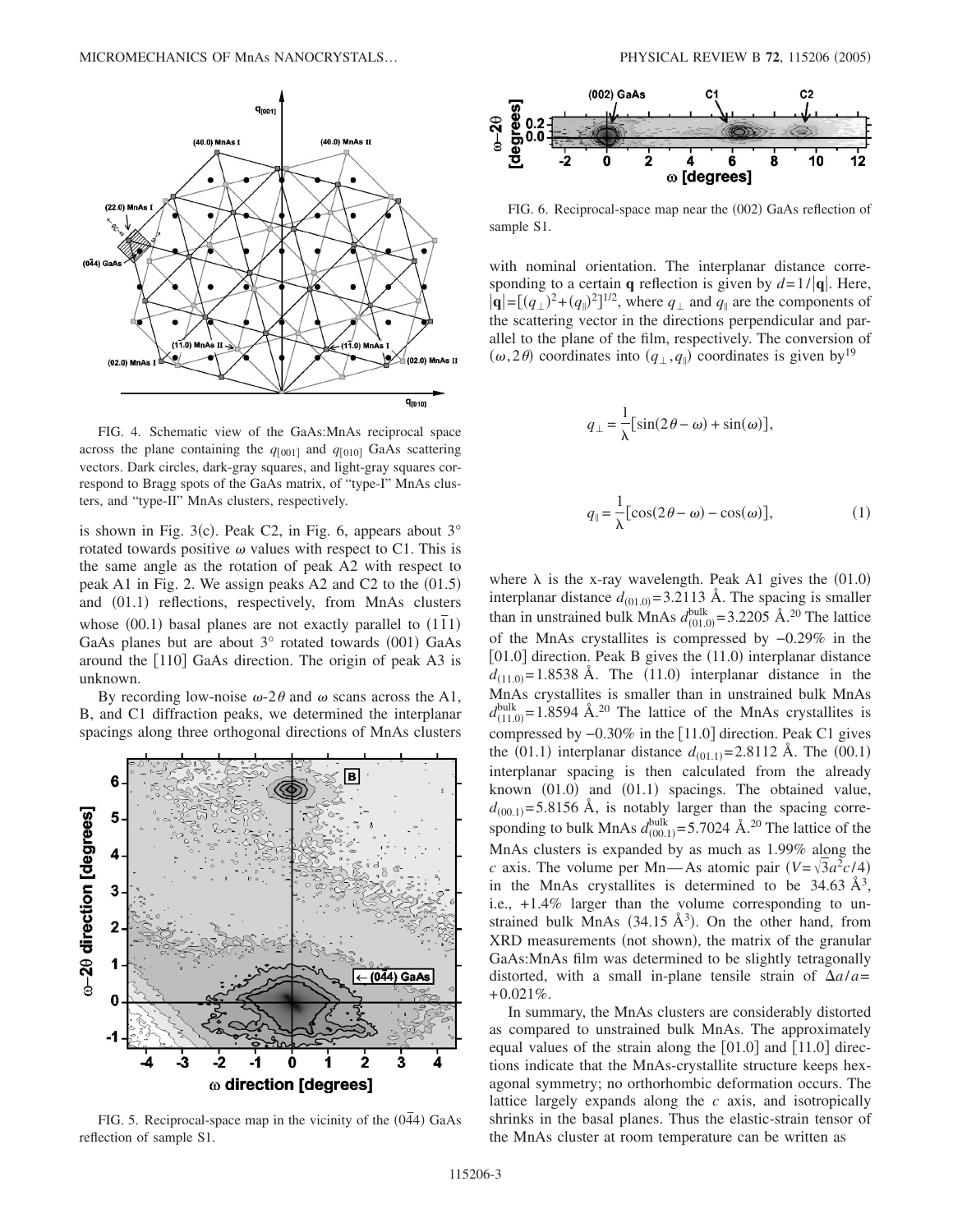|                | Basal plane | $c$ direction | Hydrostatic stress/<br>dilatation strain |
|----------------|-------------|---------------|------------------------------------------|
| <b>Stress</b>  | $+0.06$ GPa | $+2.13$ GPa   | $+0.75$ GPa                              |
| Elastic strain | $-0.30\%$   | $+1.99\%$     | $+0.46\%$                                |
| Eigenstrain    | $+0.58\%$   | $-3.78\%$     | $-0.87\%$                                |
| Total strain   | $+0.28\%$   | $-1.79\%$     | $-0.41\%$                                |

TABLE I. Strain and stress in MnAs nanocrystallites embedded in a GaAs matrix at room temperature.

$$
e_{ij} = \begin{pmatrix} e_a & 0 & 0 \\ 0 & e_a & 0 \\ 0 & 0 & e_c \end{pmatrix},
$$
 (2)

where the *x* and *y* axes are two arbitrary orthogonal axes lying in the MnAs basal plane, and the *z* axis is parallel to the MnAs-crystallite *c* axis. Here,

 $\overline{1}$ 

$$
e_a = \frac{a - a_b}{a_b}, \quad e_c = \frac{c - c_b}{c_b},\tag{3}
$$

where *a* and *c* are the lattice parameters of the constrained cluster at room temperature, and  $a<sub>b</sub>$  and  $c<sub>b</sub>$  are the equilibrium (unstrained) lattice parameters of bulk MnAs at room temperature. Elastic strains relate to stresses through the Hooke's law,  $\sigma_{ij} = c_{ijkl}^* e_{kl}$ . Here  $c_{ijkl}^*$  is the elastic-moduli tensor of the cluster ( $\mathring{R}$ ef. 21). The cluster elastic strains (obtained from the x-ray diffraction measurements),  $e_a$ =−0.30% and *ec*= +1.99%, relate to cluster stresses along the *a* and *c* axes  $\sigma_a$  = +0.06 GPa and  $\sigma_c$  = +2.13 GPa, respectively. The corresponding elastic dilatation  $e_{\text{dil}} = (2e_a + e_c)/3$ and hydrostatic stress  $\sigma_{\text{hyd}} = (2\sigma_a + \sigma_c)/3$  are given in Table I.

## **IV. THERMAL VARIATION OF THE CLUSTER STRAIN STATE**

The strain in the MnAs clusters embedded in GaAs at room temperature originates from several sources. First, some strain builds up in the crystallites at the temperature of their formation (the *initial* strain) because of the mismatch of the MnAs and GaAs lattices. Further strain develops on cooling to room temperature (the *thermal* strain), due to the large difference between the thermal expansion coefficients of MnAs and GaAs. The lattice parameters of unstrained bulk MnAs crystals are known<sup>9,22</sup> in the temperature range from about −50 °C up to 300 °C, see Fig. 7. Bulk MnAs crystals have anomalously large thermal expansion coefficients of about  $5\times10^{-5}$  K<sup>-1</sup> (Ref. 9), to be compared with the GaAs thermal expansion coefficient of  $6 \times 10^{-6}$  K<sup>-1</sup> (Ref. 23). On cooling, the magnetostructural phase transformation of MnAs, at approximately 39  $\degree$ C, gives rise to an abrupt increase of the lattice spacings in the basal plane by about 1% (the *phase-transformation* strain). At this phase transition, the nearest-neighbor distance in the basal plane increases abruptly and the nearest-neighbor distance along the *c* axis remains unchanged (see Fig. 7). Knowing the thermal variation of the lattice parameters of bulk MnAs material and the lattice parameters of the constrained MnAs cluster at room temperature, we determine below the thermal variation of the cluster lattice parameters.

Figure 8 shows projections of the GaAs and MnAs unit cells in the  $[111]$ -GaAs and  $[00.1]$ -MnAs directions (basal planes) and in the  $[1\overline{1}2]$ -GaAs and  $[01.0]$ -MnAs directions. The symmetries of the MnAs and GaAs basal planes are similar; the unit-cell size is slightly smaller in MnAs. The MnAs unit-cell length along the  $[00.1]$  direction is about  $2/3$ <sup>1</sup> of the GaAs unit-cell length along the [ $\overline{1}11$ ] direction. In the granular GaAs:MnAs material, the MnAs cluster does not exactly replace a certain matrix volume. The replacement



FIG. 7. Thermal variations of  $(a)$  the  $a$  lattice parameter, and  $(b)$ the  $c$  lattice parameter, for bulk MnAs crystals (closed symbols) according to the experimental data reported by Willis and Rooksby (Ref. 9) (above 20 $\degree$ C, closed squares) and by Govor (Ref. 22) (below 20 °C, closed diamonds)—and for MnAs nanoclusters embedded in a GaAs matrix (open symbols). The cluster roomtemperature values (gray closed circles, marked by arrows) have been determined from XRD measurements and the thermal variation of the cluster structural parameters have been calculated. Dotted lines represent the GaAs-matrix length that a MnAs-cluster unit cell replaces in *a* and *c* directions.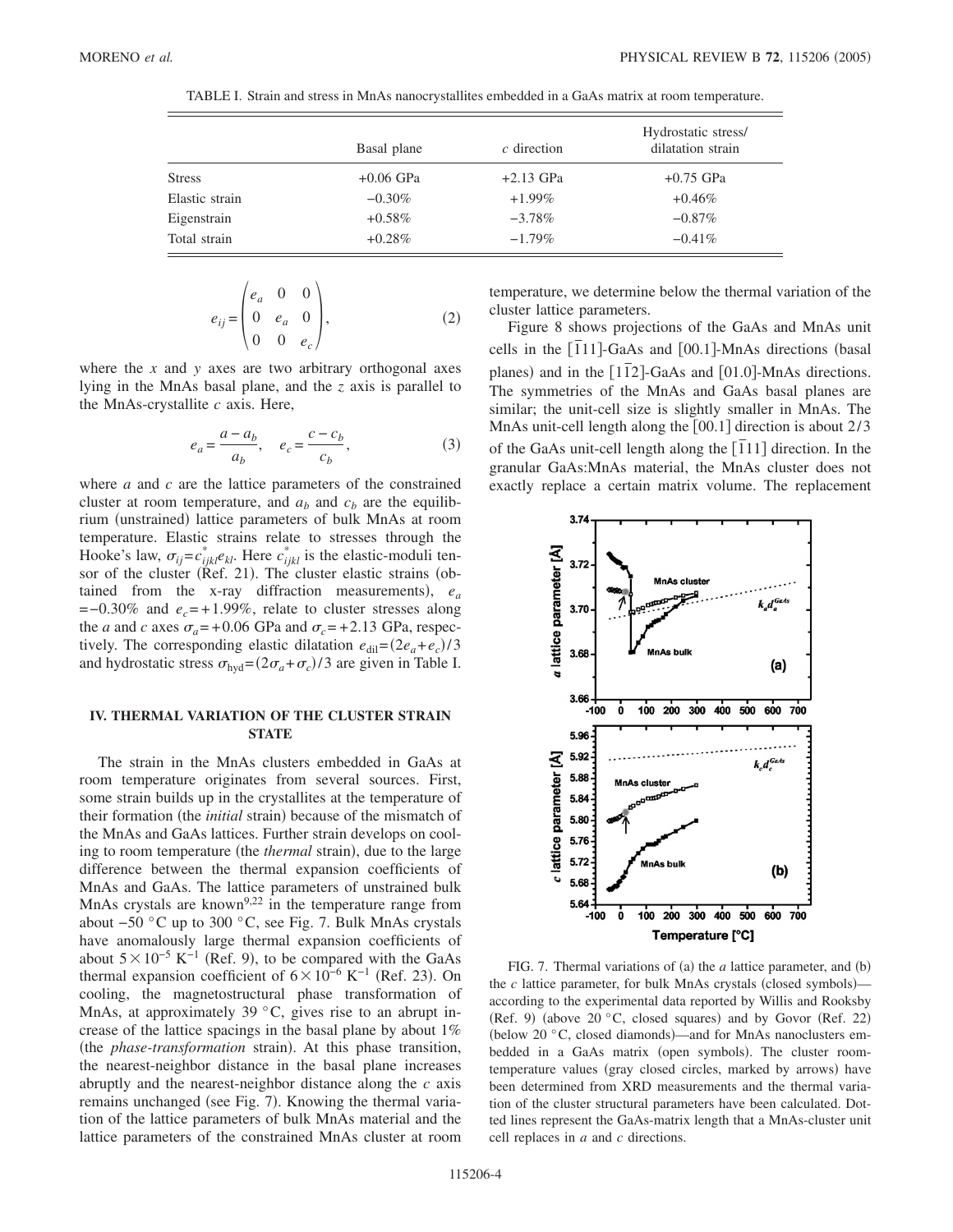

FIG. 8. Unit-cell symmetry and dimensions of unstrained bulk GaAs and MnAs crystals for two orthogonal projections (parallel to each other in GaAs:MnAs): (a1) GaAs  $[1\overline{1}2]$ , (a2) GaAs  $[\overline{1}11]$ , (b1) MnAs [01.0], and (b2) MnAs [00.1] directions. Gray-closed symbols represent As atoms and black-open symbols represent Ga or Mn atoms.

involves a volume mismatch. Therefore internal strains build up.

Description of the internal strains in granular GaAs:MnAs needs introduction of three different strain tensors.13–15 The *total* cluster strain  $\varepsilon_{ij}$  is the expansion/contraction of the cluster when it is constrained by the matrix. The (proper) cluster *eigenstrain*  $\varepsilon_{ij}^p$  (also called stress-free transformation strain or self strain) is the expansion/contraction of the cluster when it is cut out of the matrix and allowed to expand or contract freely. Both the eigenstrain and the total strain are measured relative to the matrix volume that the cluster replaces. The difference between the total strain and the eigenstrain is the *elastic* strain  $e_{ij} = \varepsilon_{ij} - \varepsilon_{ij}^p$ . The elastic strain is the expansion/contraction of the constrained cluster relative to its equilibrium (free) volume. It is related to the stress by Hooke's law.

The cluster expansions/contractions represented by the total strain and eigenstrain are relative values, with a certain lattice frame as reference. Taking the bulk MnAs lattice at a temperature  $T_0$  as the reference lattice, the eigenstrain components can be written as

$$
\varepsilon_a^p(T) = \frac{a_b(T) - k_a d_a^{\text{GaAs}}(T)}{a_b(T_0)},
$$
  
\n
$$
\varepsilon_c^p(T) = \frac{c_b(T) - k_c d_c^{\text{GaAs}}(T)}{c_b(T_0)},
$$
\n(4)

where  $a_b(T)$  and  $c_b(T)$  are the lattice parameters of the bulk MnAs crystal at the temperature *T*, while  $d_a^{\text{GaAs}}(T)$  and  $d_c^{\text{GaAs}}(T)$  are the sizes of the GaAs-matrix unit cell in *a* and *c* directions. The constants  $k_a$  and  $k_c$  are the number of GaAsmatrix lattice spacings that a MnAs-cluster lattice spacing replaces in *a* and *c* directions, respectively, at the reference temperature  $T_0$ . Hence the eigenstrain accounts for the mismatch between the volumes of the unstrained (free) cluster

and matrix hole. Precipitation, thermal-expansion differences, and phase transitions can originate cluster-matrix volume mismatches and are thus sources of eigenstrain. The total-strain components can be written as

$$
\varepsilon_a(T) = \frac{a(T) - k_a d_a^{\text{GaAs}}(T)}{a_b(T_0)},
$$
  

$$
\varepsilon_c(T) = \frac{c(T) - k_c d_c^{\text{GaAs}}(T)}{c_b(T_0)},
$$
 (5)

where  $a(T)$  and  $c(T)$  are the lattice parameters of the constrained MnAs cluster at the temperature *T*. The total strain accounts for the mismatch between the volumes of the constrained cluster and matrix hole. Note that the definition of total strain involves the lattice spacings of the constrained cluster, while the definition of eigenstrain involves the lattice spacings of unstrained bulk material. The cluster elasticstrain components  $e_{ij} = \varepsilon_{ij} - \varepsilon_{ij}^p$  are

$$
e_a(T) = \frac{a(T) - a_b(T)}{a_b(T_0)}, \quad e_c(T) = \frac{c(T) - c_b(T)}{c_b(T_0)}.
$$
 (6)

The elastic strain is the deviation of the lattice spacing in the constrained cluster with respect to the lattice spacing in the unstrained bulk MnAs crystal at the same temperature *T*.

The eigenstrains at the temperature *T* can be decomposed in initial eigenstrains at the reference temperature  $T_0$ ,  $\epsilon_a^p(T_0)$ , and  $\varepsilon_c^p(T_0)$ , and (thermal) eigenstrain variations,  $\Delta \varepsilon_a^p(\overline{T})$  and  $\Delta\varepsilon_c^p(T)$ :

$$
\varepsilon_a^p(T) = \varepsilon_a^p(T_0) + \Delta \varepsilon_a^p(T), \quad \varepsilon_c^p(T) = \varepsilon_c^p(T_0) + \Delta \varepsilon_c^p(T), \tag{7}
$$

where

$$
\varepsilon_a^p(T_0) = \frac{a_b(T_0) - k_a d_a^{\text{GaAs}}(T_0)}{a_b(T_0)},
$$
\n(8)

$$
\varepsilon_c^p(T_0) = \frac{c_b(T_0) - k_c d_c^{\text{GaAs}}(T_0)}{c_b(T_0)},
$$

and

$$
\Delta \varepsilon_a^p(T) = \frac{a_b(T) - a_b(T_0)}{a_b(T_0)} - \frac{k_a d_a^{\text{GaAs}}(T_0)}{a_b(T_0)} \alpha(T - T_0),
$$
  

$$
\Delta \varepsilon_c^p(T) = \frac{c_b(T) - c_b(T_0)}{c_b(T_0)} - \frac{k_c d_c^{\text{GaAs}}(T_0)}{c_b(T_0)} \alpha(T - T_0).
$$
 (9)

Here, we take into account that GaAs is a cubic crystal and its thermal expansion  $(\alpha)$  is isotropic, so that

$$
\frac{d_a^{\text{GaAs}}(T) - d_a^{\text{GaAs}}(T_0)}{d_a^{\text{GaAs}}(T_0)} = \frac{d_c^{\text{GaAs}}(T) - d_c^{\text{GaAs}}(T_0)}{d_c^{\text{GaAs}}(T_0)} = \alpha(T - T_0). \tag{10}
$$

Similar decompositions in initial and thermal variation can be made for the total and elastic strains.

The problem of finding the relationship between the total strain and the eigenstrain (between the constrained and free expansions) was solved by Eshelby.<sup>13,14</sup> He showed that a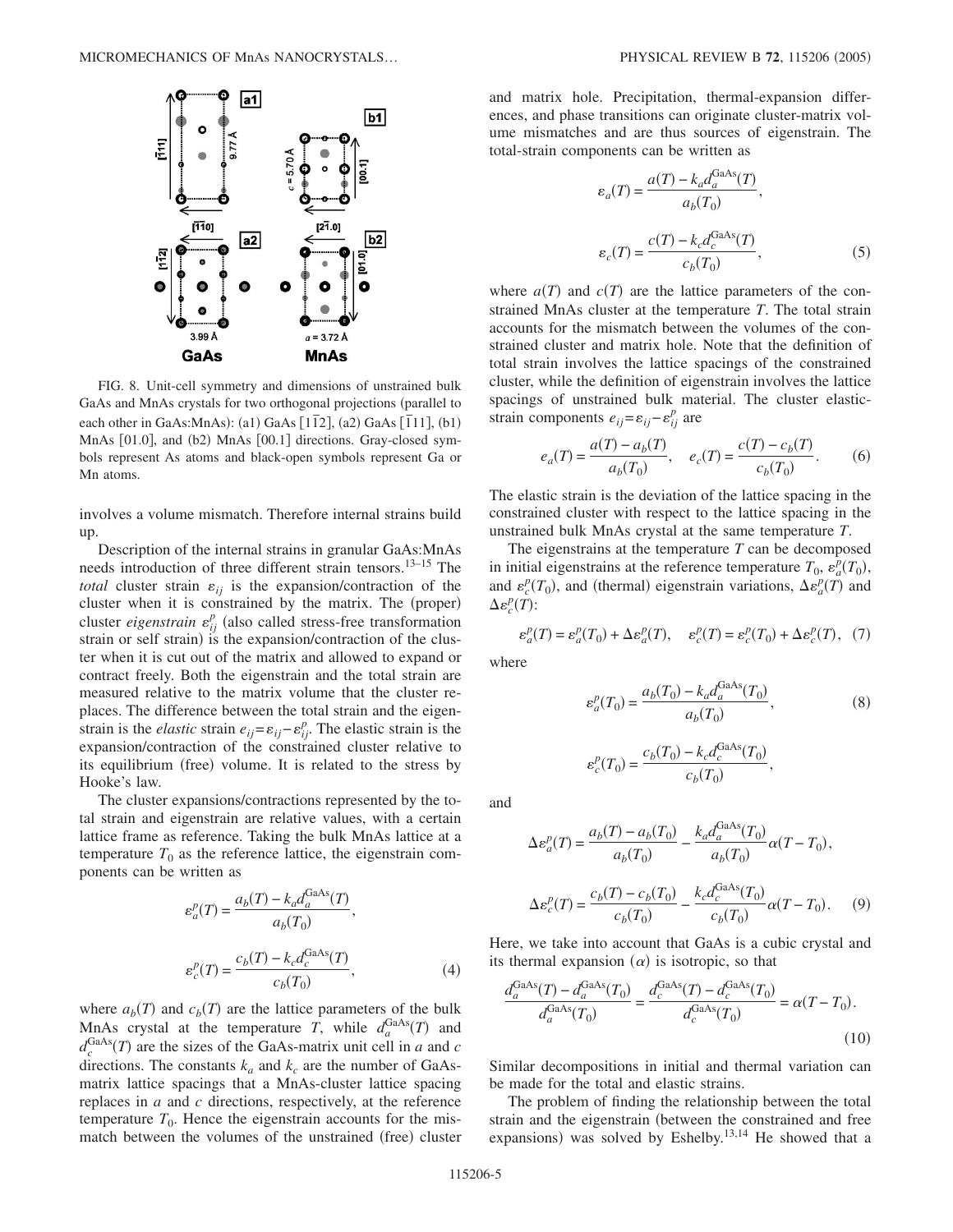uniform eigenstrain in an inclusion of ellipsoidal shape gives rise to a uniform total strain in the inclusion. He obtained a tensor (the Eshelby tensor)  $S_{ijkl}$  relating these strains,  $\varepsilon_{ij}$  $=S_{ijkl}e_{kl}^p$ . This relationship is valid for the case of inclusion and matrix with equal elastic moduli (elastic homogeneity). Eshelby also extended this relationship to the case of different elastic moduli (elastic inhomogeneity). Let  $c_{ijkl}$  and  $c_{ijkl}^*$ be the elastic-moduli tensors of the matrix and inclusion, respectively. The stress in the inclusion

$$
\sigma_{ij} = c_{ijkl}^* e_{kl} = c_{ijkl}^* (\varepsilon_{kl} - \varepsilon_{kl}^p)
$$
 (11)

can be expressed in terms of the matrix elastic moduli *cijkl* by introducing a *fictitious* eigenstrain  $\epsilon_{ij}^*$  defined so that

$$
c_{ijkl}^*(\varepsilon_{kl} - \varepsilon_{kl}^p) = c_{ijkl}(\varepsilon_{kl} - \varepsilon_{kl}^p - \varepsilon_{kl}^*).
$$
 (12)

Hence the Eshelby tensor  $S_{ijkl}$  relates the total strain  $\varepsilon_{kl}$  to the sum of the proper and fictitious eigenstrains  $\varepsilon_{mn}^p + \varepsilon_{mn}^*$ ,

$$
\varepsilon_{kl} = S_{klmn} (\varepsilon_{mn}^p + \varepsilon_{mn}^*).
$$
 (13)

If the eigenstrain  $\varepsilon_{kl}^p$  is known, the total strain  $\varepsilon_{kl}$  can be found by solving Eqs.  $(12)$  and  $(13)$ .

Equations  $(12)$  and  $(13)$  can be solved in different approximations. The simplest approximation is assuming elastic isotropy and equal elastic moduli for the matrix and cluster (elastic homogeneity). The Eshelby tensor  $S_{ijkl}$  for spherical inclusions in an isotropic matrix $13-15$  has the following nonzero components:

$$
S_{1111} = \frac{7 - 5\nu}{15(1 - \nu)},
$$
  
\n
$$
S_{1122} = S_{1133} = \frac{5\nu - 1}{15(1 - \nu)}, \quad S_{1212} = \frac{4 - 5\nu}{15(1 - \nu)},
$$
\n(14)

where  $\nu$  is the Poisson ratio of the matrix. All other nonzero components are obtained by cyclic permutations of  $(1,2,3)$  or by the equivalency  $S_{ijkl} = S_{jik} = S_{ijkl}$ . If the elastic moduli of the matrix and inclusion are taken equal to each other, the fictitious eigenstrain  $\varepsilon_{ij}^*$  is absent, Eqs. (12) are satisfied identically, and Eqs. (13) read

$$
\varepsilon_a = \frac{1}{15(1-\nu)} [6\varepsilon_a^p + (5\nu - 1)\varepsilon_c^p],
$$
  

$$
\varepsilon_c = \frac{1}{15(1-\nu)} [2(5\nu - 1)\varepsilon_a^p + (7 - 5\nu)\varepsilon_c^p].
$$
 (15)

We take the elastic constants of the MnAs cluster equal to those of the GaAs matrix (Ref. 24). To simulate elastic isotropy, we take the Poisson ratio resulting from a Voigt average of the GaAs elastic moduli. This gives the GaAs Poisson ratio  $\nu$ =0.23. Using this  $\nu$  value, we obtain

$$
\varepsilon_a = 0.519 \varepsilon_a^p + 0.013 \varepsilon_c^p,
$$

$$
\varepsilon_c = 0.026 \varepsilon_a^p + 0.506 \varepsilon_c^p. \tag{16}
$$

In the case of different elastic moduli of the matrix and cluster we obtain, in the approximation of elastic isotropy, an analytical solution of Eqs.  $(12)$  and  $(13)$ :

$$
\varepsilon_{a} = \frac{2(4-5\nu)\mu^{*}}{6(4-5\nu)\mu^{*} + 3(7-5\nu)\mu} (\varepsilon_{a}^{p} - \varepsilon_{c}^{p})
$$
  
+ 
$$
\frac{(1+\nu)K^{*}}{3(1+\nu)K^{*} + 6(1-2\nu)K}(2\varepsilon_{a}^{p} + \varepsilon_{c}^{p}),
$$
  

$$
\varepsilon_{c} = \frac{-4(4-5\nu)\mu^{*}}{6(4-5\nu)\mu^{*} + 3(7-5\nu)\mu} (\varepsilon_{a}^{p} - \varepsilon_{c}^{p})
$$
  
+ 
$$
\frac{(1+\nu)K^{*}}{3(1+\nu)K^{*} + 6(1-2\nu)K}(2\varepsilon_{a}^{p} + \varepsilon_{c}^{p}), \qquad (17)
$$

where *K*,  $\mu$  and *K*<sup>\*</sup>,  $\mu$ <sup>\*</sup> are the compressibility and shear moduli of the matrix and cluster, respectively. The compressibility and shear moduli of the GaAs matrix and MnAs cluster obtained through a Voigt average are  $K=75.4$ ,  $\mu=48.7$ ,  $K^*$ =27.3,  $\mu^*$ =27.6 (in units of GPa). Using these values we obtain

$$
\varepsilon_a = 0.313 \varepsilon_a^p - 0.021 \varepsilon_c^p,
$$
  

$$
\varepsilon_c = -0.043 \varepsilon_a^p + 0.334 \varepsilon_c^p.
$$
 (18)

Finally, in the general case of elastic anisotropy and different elastic moduli of the matrix and cluster, the Eshelby tensor  $S_{klmn}$  is expressed by integrals<sup>15</sup> that we calculated numerically. For MnAs clusters embedded in GaAs, we obtain

$$
\varepsilon_a = 0.232 \varepsilon_a^p - 0.039 \varepsilon_c^p,
$$
  

$$
\varepsilon_c = 0.010 \varepsilon_a^p + 0.473 \varepsilon_c^p.
$$
 (19)

Note that the off-diagonal terms are small compared to the diagonal ones and that the cluster is elastically softer in the *c* direction than in the *a* direction. A comparison of the approximations (16) and (18) with the "exact" solution (19) shows the need of fully taking into account the elastic anisotropy and inhomogeneity of the GaAs:MnAs system in order to obtain correct total-strain values for given eigenstrains. Expressing the total strain in Eqs.  $(19)$  as the sum of the eigenstrain and elastic strain, the direct relationship between eigenstrain and elastic strain is obtained.

We take the room temperature as the reference temperature  $T_0$ , and the bulk MnAs lattice at room temperature as the reference lattice for the strains. First, knowing the roomtemperature elastic strain (initial elastic strain), we determine—using Eqs. (19)—the cluster total strain and eigenstrain at room temperature (initial total strain and eigenstrain); the obtained values are listed in Table I. Then, knowing the initial eigenstrain, we determine—using Eqs. (8)-the number of GaAs-matrix unit cells that a MnAscluster unit cell replaces in *a* and *c* directions. We obtain  $k_a$ =0.927 and  $k_c$ =0.606. That is, 1000 MnAs unit cells replace 927 GaAs unit cells (about 1 MnAs unit cell replaces 1 GaAs unit cell, see Fig. 8) in the *a* direction, and 1000 MnAs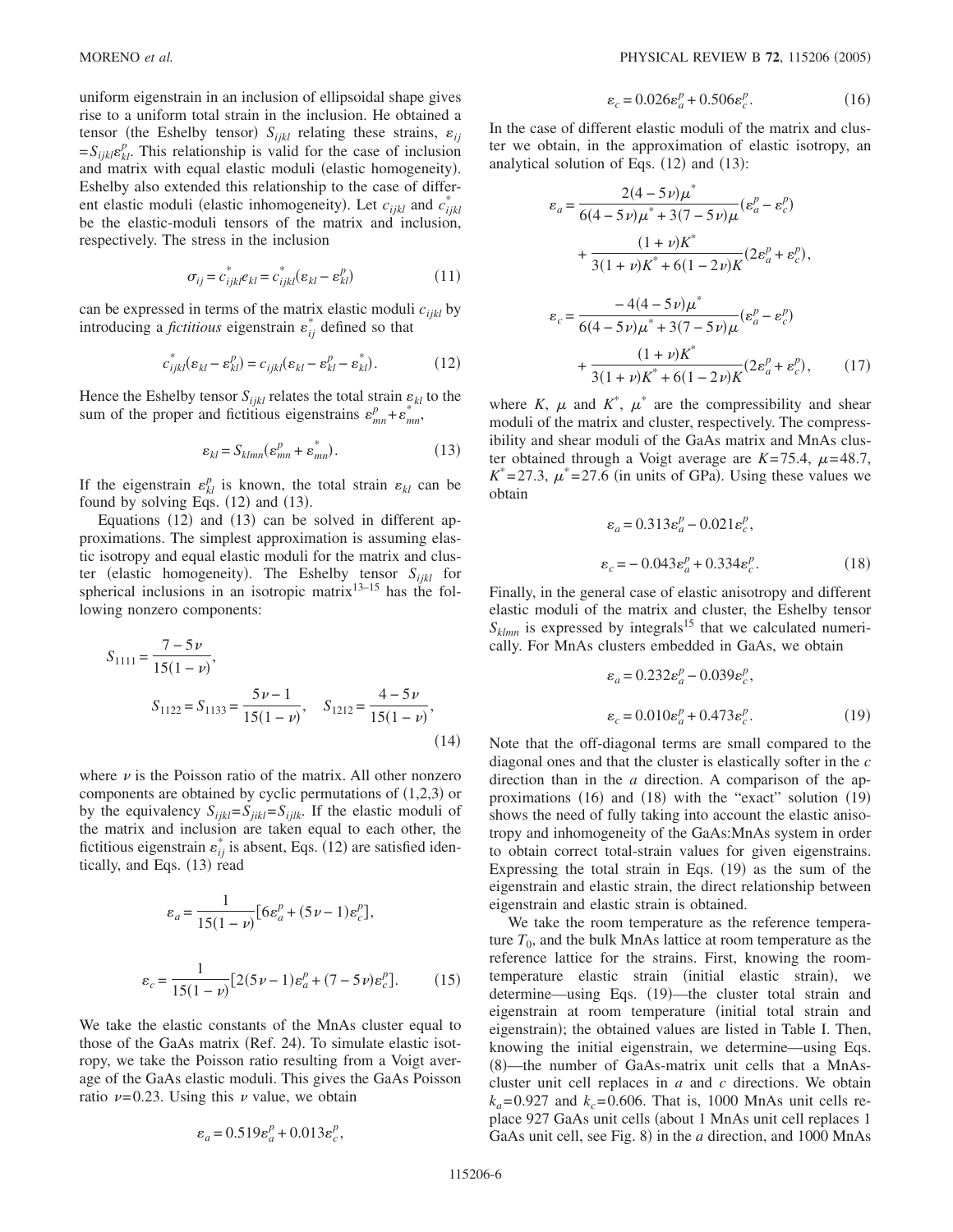unit cells replace 606 GaAs unit cells (about 3 MnAs unit cells replace 2 GaAs unit cells, see Fig. 8) in the *c* direction. The replacement involves a lattice mismatch (initial eigenstrain) between cluster and matrix: the unstrained cluster (the free cluster outside of the matrix) is 0.58% larger in the *a* direction and 3.78% smaller in the *c* direction than the matrix hole. Finally, Eqs.  $(4)$ ,  $(5)$ , and  $(19)$  can be used to express the lattice parameters of the constrained cluster,  $a(T)$  and  $c(T)$ , as functions of the unstrained bulk lattice parameters,  $a_b(T)$  and  $c_b(T)$ . We hence calculate the thermal variation of the cluster lattice parameters in the temperature range where the bulk lattice parameters are known, i.e., from about −50 °C up to 300 °C. The results are shown in Fig. 7.

## **V. DISCUSSION**

The thermal variation of the lattice parameters is smaller for MnAs clusters embedded in GaAs than for bulk MnAs crystals because of the elastic constrain imposed by the GaAs matrix. Across the magnetostructural phase transition, the change of the *a* spacing in the cluster constrained by the matrix is predicted to be about 30% of the corresponding change in bulk MnAs [see Fig.  $7(a)$ ]. This prediction is in good agreement with the experimental results recently reported<sup>25</sup> by Couto *et al.* Their experiments have shown<sup>25</sup> the *a*-lattice-parameter change across the phase transition to be broad for constrained clusters, the transition extending over about 30 °C.

The strain in the MnAs cluster is predicted to decrease upon heating from room temperature. Along the *a* axis, the cluster strain appears to be zero or very small above 300 C [Fig.  $7(a)$ ]. However, along the *c* axis, the cluster strain is predicted to be still large  $(+1.18\%)$  at 300 °C, and a linear extrapolation of the matrix and cluster lattice parameters up to 700 °C appears to indicate a strained state for the cluster at the annealing temperature [Fig. 7(b)]. This is relevant for cluster self-assembly strategies using strain effects.

The equilibrium volume per Mn-As atomic pair predicted<sup>26</sup> for the zinc-blende MnAs structure (in between 43.9 and 46.3  $\AA$ <sup>3</sup>) is much larger than the room-temperature and 300 °C volumes (34.63 and 34.92  $\AA$ <sup>3</sup>, respectively) obtained here for the MnAs crystallites embedded in GaAs. Hence the strain in the MnAs crystallites within the temperature range  $20-300$  °C is not large enough to drive a transition from the NiAs-type structure to the zinc-blende structure.

Here, we calculate the thermal variation of the cluster strain state assuming that the clusters are noninteractive. Interactions between clusters, i.e., effects of the surrounding clusters on the strain fields experienced by a given cluster, on the one hand, give rise to inhomogeneous strain fields within each cluster ("intracluster fluctuations"). On the other hand, they cause the levels of the average strains in individual clusters to differ ("intercluster fluctuations"). Such interaction effects can be accounted for via effective field theories (Mori-Tanaka methods). A refined calculation of this type is beyond the scope of the present work. The lattice parameter values here calculated can be regarded as average values for the clusters across the sample.



FIG. 9. Cross-sectional bright-field TEM image of sample S2. The arrows mark  $\langle 111 \rangle$  GaAs directions, which are aligned with [00.1] MnAs directions of nominally oriented MnAs crystallites.

Deformation mechanisms in nanocrystalline materials can be quite different from deformation mechanisms taking place in infinite bulk materials. Grain boundary-mediated plasticity substitutes for conventional dislocation nucleation and motion as the dominant deformation mechanism when grain sizes are reduced below a certain value.<sup>27-29</sup> Grain rotation has been identified as a grain boundary-mediated deformation mechanism in nanocrystalline materials.<sup>30–32</sup> Moreover, (imperfect) oriented attachment $33,34$  is an important mechanism by which nanoparticles coarsen. This mechanism may apply when particles nucleate side-by-side and coalesce during growth. Our x-ray-diffraction and transmission-electronmicroscopy analyses of granular GaAs:MnAs films appear to indicate that strain-driven grain-boundary-mediated rotation and/or (imperfect) oriented attachment of MnAs nanocrystals occur during the synthesis of granular GaAs:MnAs. Figure 9 shows a cross-sectional bright-field TEM image of sample S2. MnAs particles are seen to agglomerate. Note that the interfaces between agglomerated MnAs particles are often nearly parallel to (00.1) MnAs planes, which are parallel to 111 GaAs planes. That is, the interfaces between agglomerated MnAs particles are often nearly perpendicular to the crystallite direction  $(c \text{ axis})$  that sustains higher strain. The extra x-ray diffraction peaks (A2, C2, A3) seen in the GaAs:MnAs reciprocal-space maps are likely associated to rotated MnAs particles, attached to nominally oriented MnAs particles.

#### **VI. CONCLUSIONS**

We have analyzed the micromechanics of granular GaAs: MnAs epitaxial films on GaAs(001) substrates. The full strain state of the MnAs nanoclusters at room temperature has been determined through x-ray diffraction analysis.